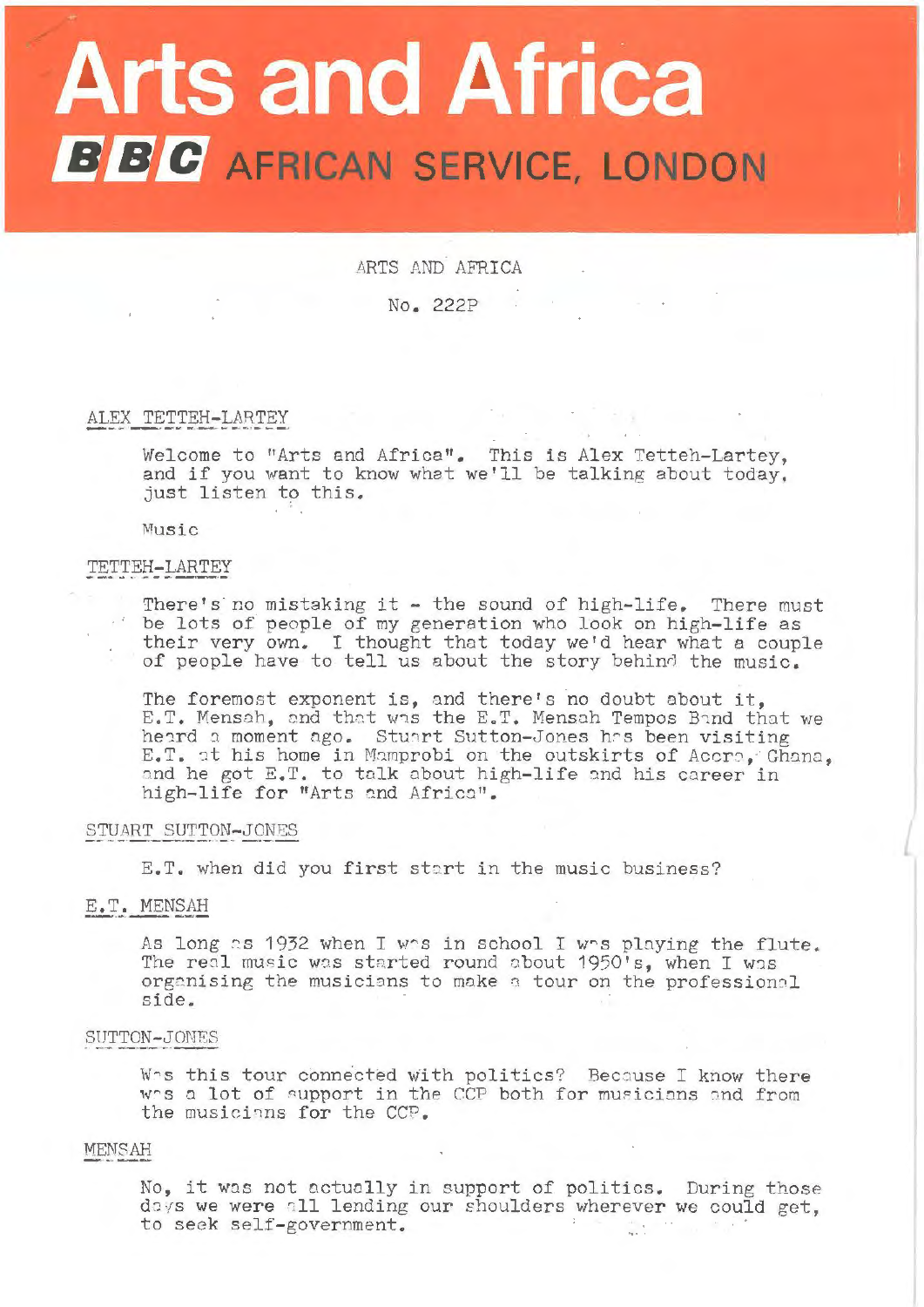We were doing our part. The rallies  $-$  we went there just to play for the fun of it.

# SUTTON-JONES

But in the late 50's and the 60's Ghann was really supreme on the international West African music scene and West African music, high-life music, particularly your Band was known outside of Africa. But since the 60's the dynamism and the strength of the Ghoncian music industry has gone down. Why i.<br>is this?

## MENSAH

It's just because I was first in the Government service and doing my music port-time .

#### SUTTON-JONBS

What were you doing in the government service?

## MENSAH

I was a Pharmocist. During the 50's I jave more attention to music as my full time profession. I was toking the musicians oround,  $\lceil$ long to Nigeria ( $\lceil$ 11 the cities in Nigeri $\lceil$ ) Benin, Togoland, Ghann, Sierra Leone, as for as Conckry - I was touring there m-king music. I specially propogated the high-life music - then I found I was ficing difficulties in my tour.

## SUTTON-JONES

Such os?

## MENSAH

The Musicians organised together, they banned me.

# SUTTON-JONES

Why did they do thot?

# MENSAH

Especially in Nigeria they felt I was taking their money away when the people were pntronizing me.

# SUTTON-JONES

Because you were a Ghanaian  $-$  a foreigner?

# MENSAH

So they organised against me.

## SUTTON-JONES

What year was this?

# MENSAH

I think it was early in the 1960's.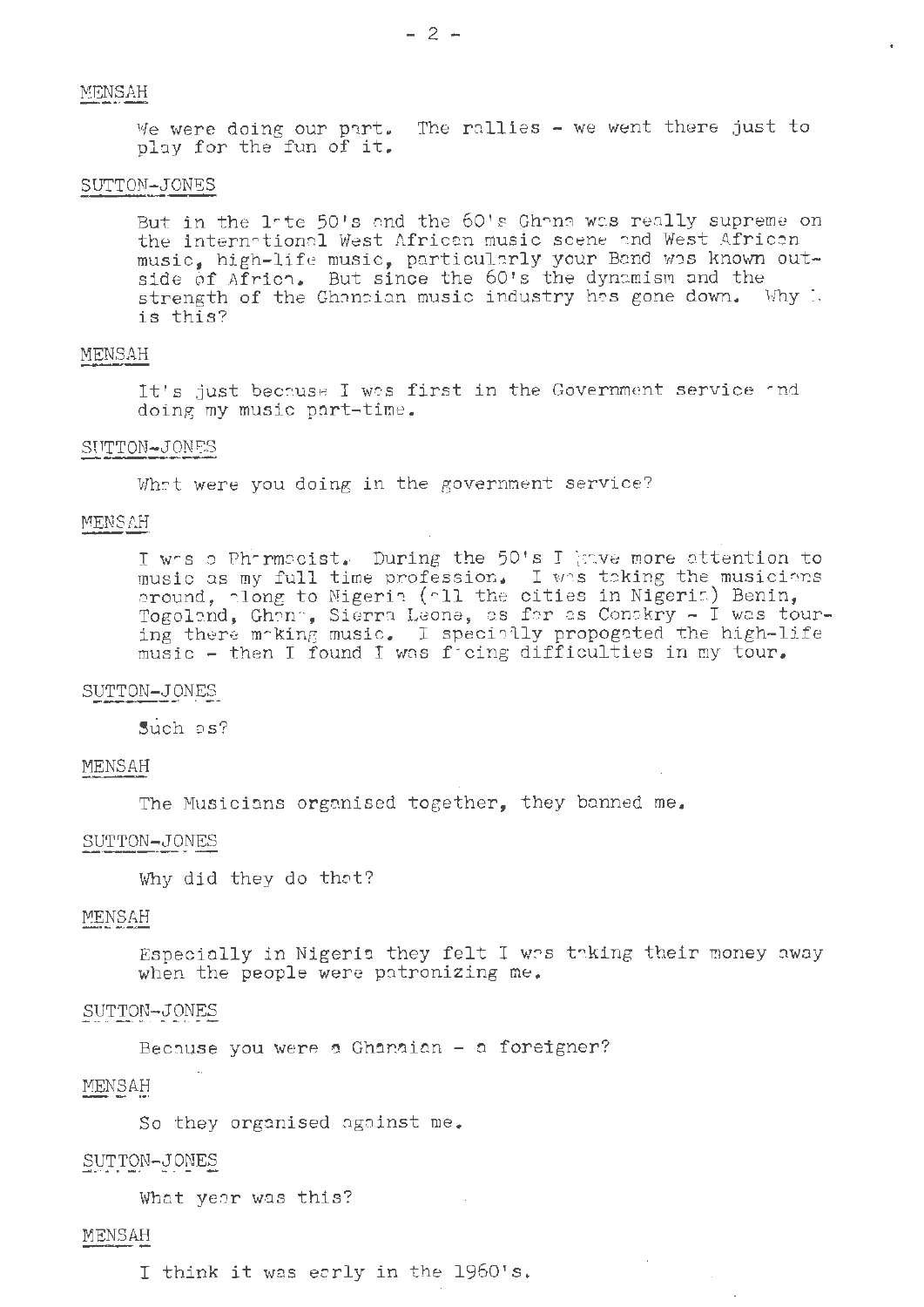#### SUTTON-JONES

And that's the year of Nigerian Independence ?

# MENSAH·

Yes, during that time. So I went back to the Government service untill962, and then my business became the other way round. Full-time Pharmacist in the Government Service, and the music became my hobby.

### TETTEH-LARTEY

 $T<sub>h</sub>$ at resume was only the start of the conversation and T<sub>h</sub>at resume was only the start of the conversation and<br>we'll be hearing more of it in a little while. First, we'll be nearing more of it in a fittle while. First,<br>though, to a time long before E.T. Mensah first picked up the saxophone and trumpet. John Collins who's lived in Ghana for much of his life and has played with many bands in Accra, has written a book on the history of high life so Stuart asked him when and how this unique style of music came into being. ا الموسيقية المناسبة المساعدة المناسبة.<br>الموسيقية المناسبة المساعدة المناسبة المناسبة المناسبة المناسبة المناسبة المناسبة

## JOHN COLLINS

There were really three sources of highlife. One is the . brass band music that's been popular in Ghana for about 60 years and came from the fort music, the military parades and such like. One is from the seaman and the other is the Church music  $-$  the Christian Church music and piano music. So these three sources were fused with indigenous African music to form highlife around about 1900.

#### SUTTON- JONES

And when did it develop into the form we know now ?

## COLLINS

Well, the point is there isn't one form now - there are about three or four forms. They had a sort of common. about three of four forms. They had a sort of common.<br>origin but then they split into different types of high ... of faint out then they append into different types of high<br>life, like the big band highlife which came up particularly<br>through the brass band variety, and then it changed into the large orchestras in the 1920's playing rhumbas and so on - fox-trots and then it became the swing bands of the 1950's. And the other sort of high life is called the palm-<br>wine variety because it used to be played by guitarists,<br>wandering guitarists with box guitars, acoustic they had a reputation for always being drunk on palm-wine.

#### SUTTON-JONES

Was it true ?

## COLLINS *Yes!*

#### SUTTON JONES

Now who was the greatest exponent of that.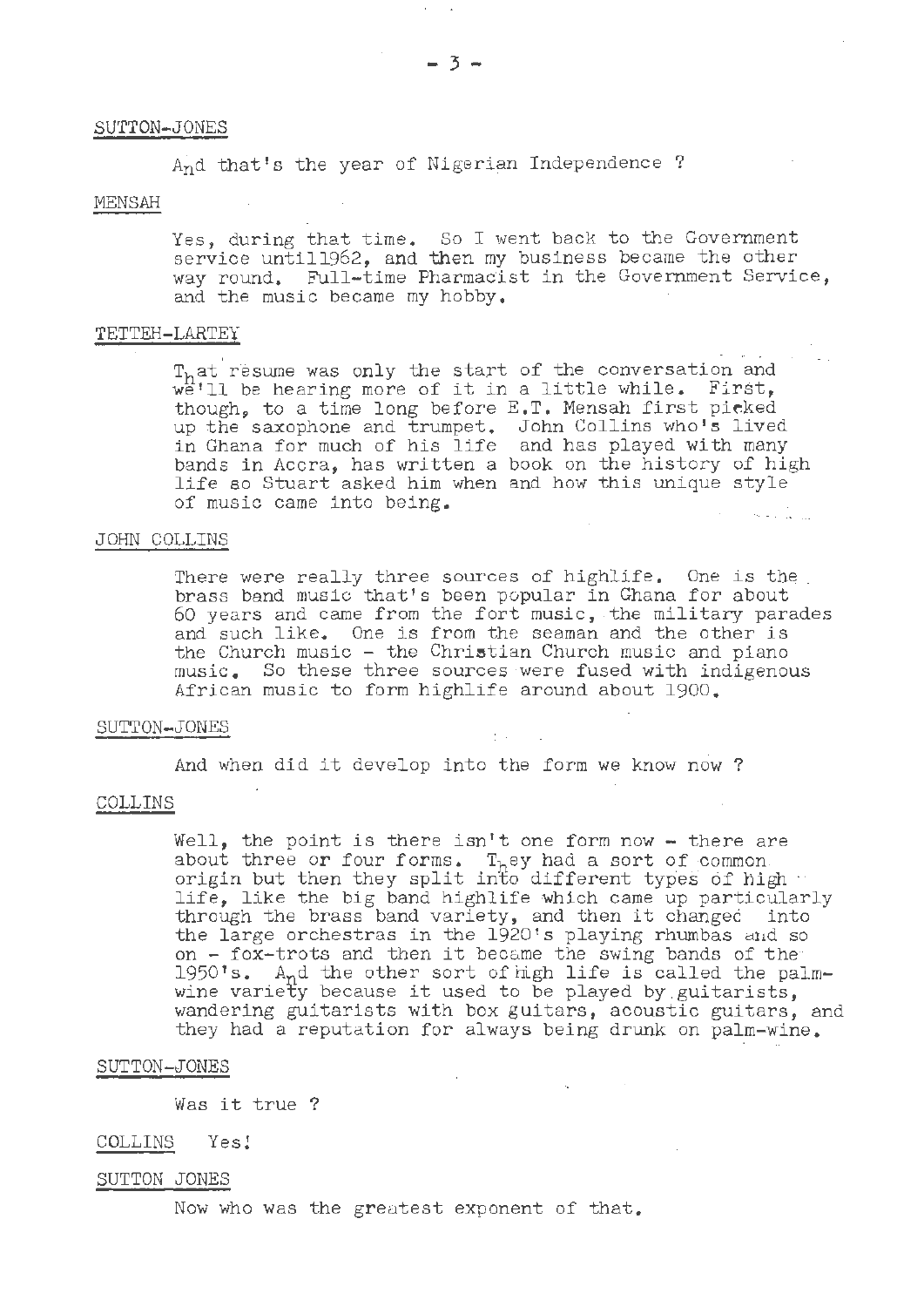## COLLINS

The living exponent is Kwaa Mensah.

# MUSIC

## COLLINS

This sort of the high life was divided into the sort that was played in the cities and the sort that was played in the countryside. And the one that was played in the city was mostly the dance orchestra variety, and the sort that played in the countryside was the palmwine bands and the brass bands too that continued to flourish.

#### SUTTON-JONES

How did this change with the war, the second world war?

#### COLLINS

Well, the war had so many effects directly on the music, besides it brought musicians here -

#### SUTTON-JONES

Where, to Accra?

#### COLLINS .

To Accra from abroad, foreign musicians, and they formed bands - several of them did and it was this that sparked off the sort of E.T. Mensah B<sub>a</sub>nd which is based on the jazz combo, about 7 or 8 people rather than the early ones which were dance orchestras. You know, sometimes some of them in the 20's and 30's had about sixty members - violins, the whole lot, but the later ones were basically rather similar to jazz bands and E.T. Mensah basically radic. Similar to yazz bands and B: refised were the two pioneers in this and they were influenced by some white musicians who came from England. There was, I think, Sgt. Leopard who formed Sgt. Leopard and His Black and White Spots,

## SUTTON-JONES

Oh, that's right.

#### COLLINS

In about 1942, in Accra, and then the Tempos came out of that.

## MENSAH

Much of my inspiration has been derived from one, Leopard  $-$  Sgt. Leopard  $-$  and he was interested in forming a group here. He collected some of the aspiring musicians here, myself, Guy Warren, Bob Finch, Joe Kelly, musicians here, myself, day waiten, bob findi, boe keily,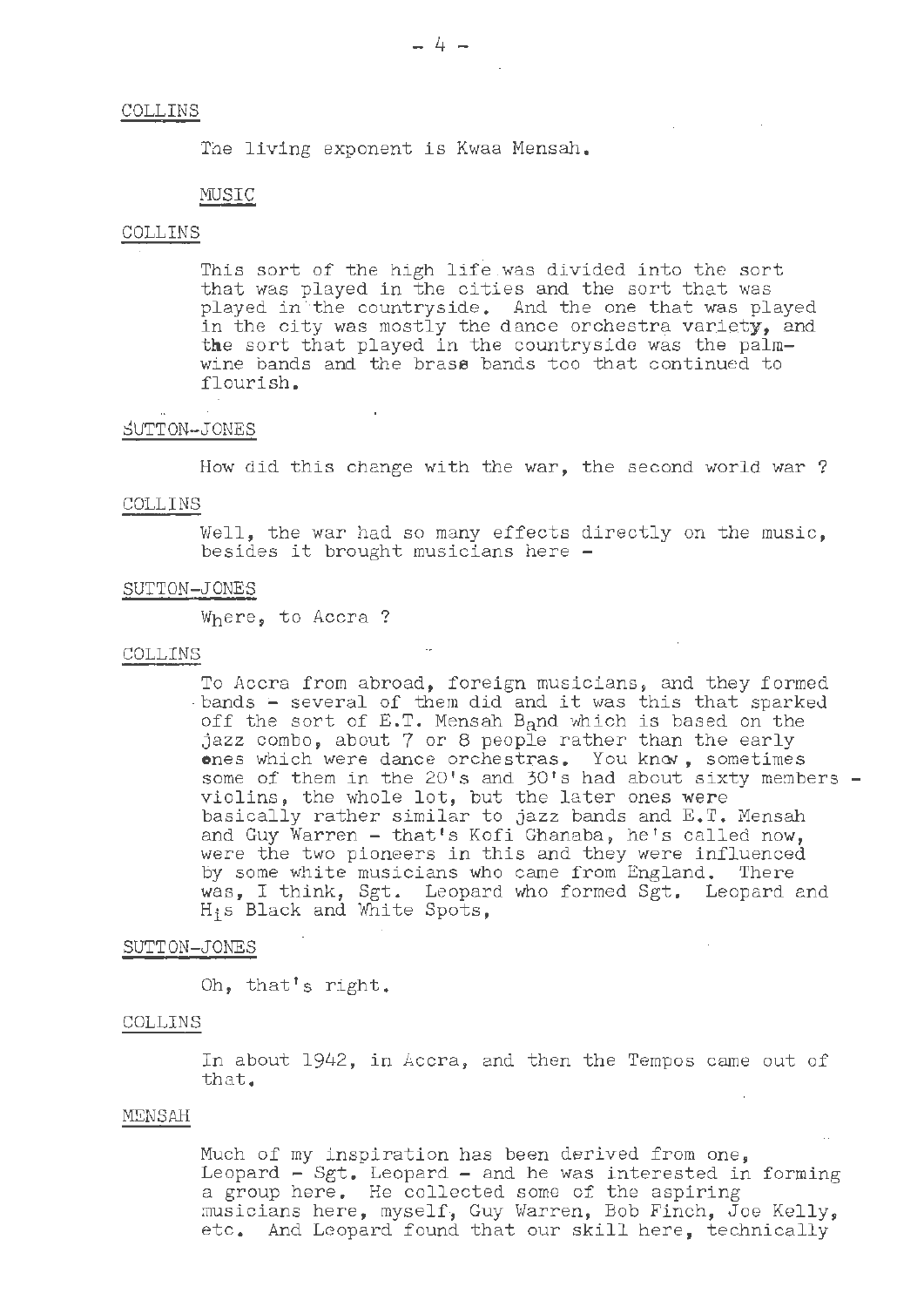MENSAH was far below the standard in the West. So he started. to train us.

# SUTTON-JONES

So you were a member of the Black and White Spots

#### MENSAH

I was the trumpet player - I dropped the saxophone and played the trumpet.

#### MUSIC

# SUTTON-JONES

What exactly did you have that enabled you to changed the indiginous West Africa music into your form of high life which is well known internationally?

#### MENSAH

T<sub>h</sub>e first point was that I was interested in school music especially marching songs and so as late as 1932 I was playing flute in the band in school. From flute I went to saxophone with the Accra orchestra. Then I went to tenor sax, I went on to play trumpet, that was 1937. Now we formed the Tempos band and we were playing, and our main interest was in jazz music. In fact all those with whom Interest was in Jazz music. In lact all those with continued with the Tempos Band and, they could best express their music then in high life *so* I just departed from our swing or jazz music to high life. It was less difficult for me to put them on that road.

## SUTTON-JONES

Which jazz musician influenced you particularly ?

## MENSAH

Surprisingly I was rather taken with Louis Armstrong, Harry James. I played set music just to see their style and **eopy** it. And then also there was that Latin American in London, Edmundo Ross.

## TETTEH-LARTEY

And in 1Meeye Ayera' you can hear those Latin American rhythms from the Tempos Band led by E.T. Mensah.

## MUSIC

But the influence of Sgt. Leopard, Louis. Armstrong and Edmundo Ross on E.T. Mensah and His Tempos couldn't match the influence of E.T. himself on the music of Ghana and far beyond. So much high life is recorded in Nigeria these days that it's easy to forget that it all began with E.T.'s first visit there.